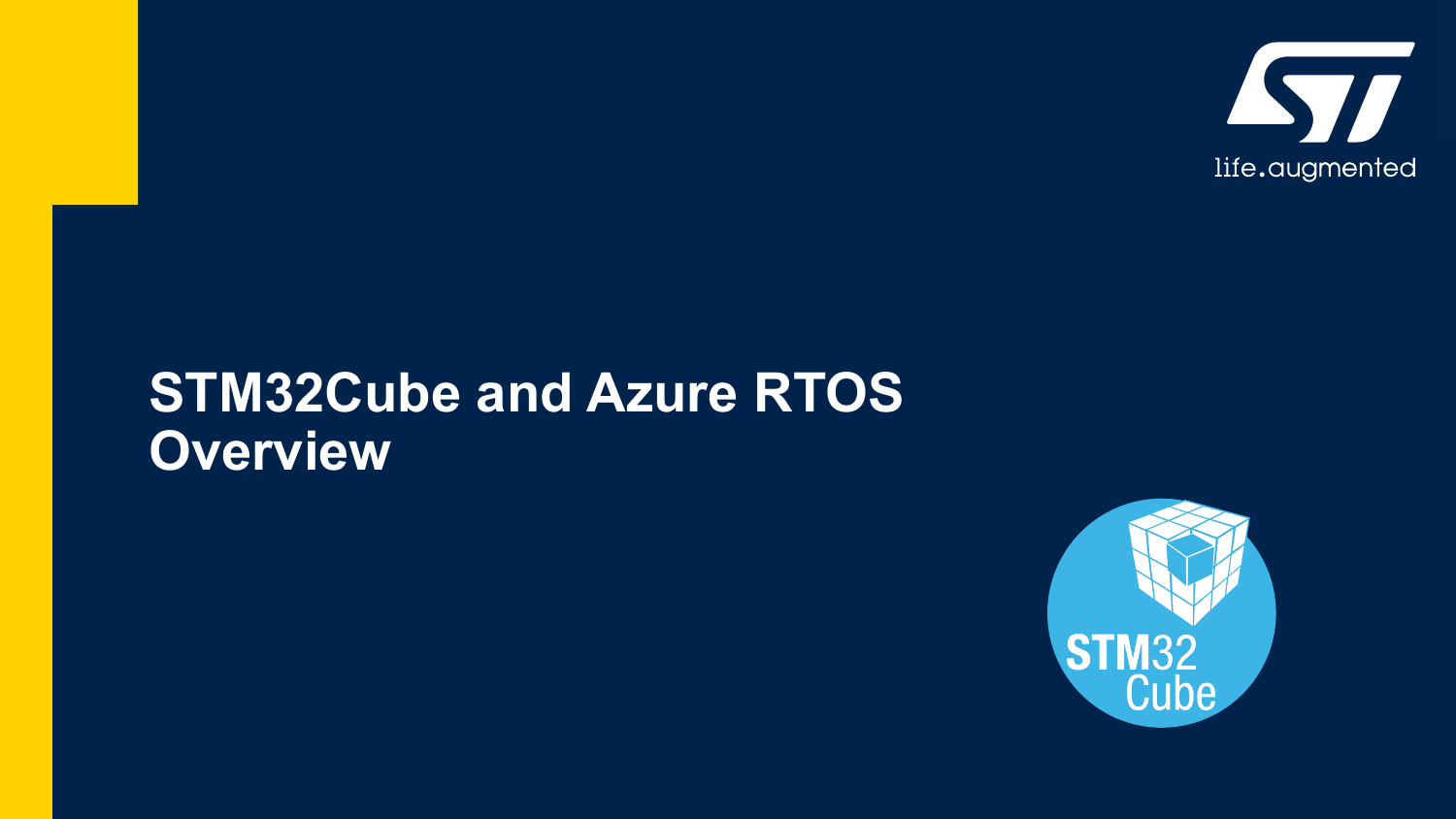### STM32Cube Software Suite Offer





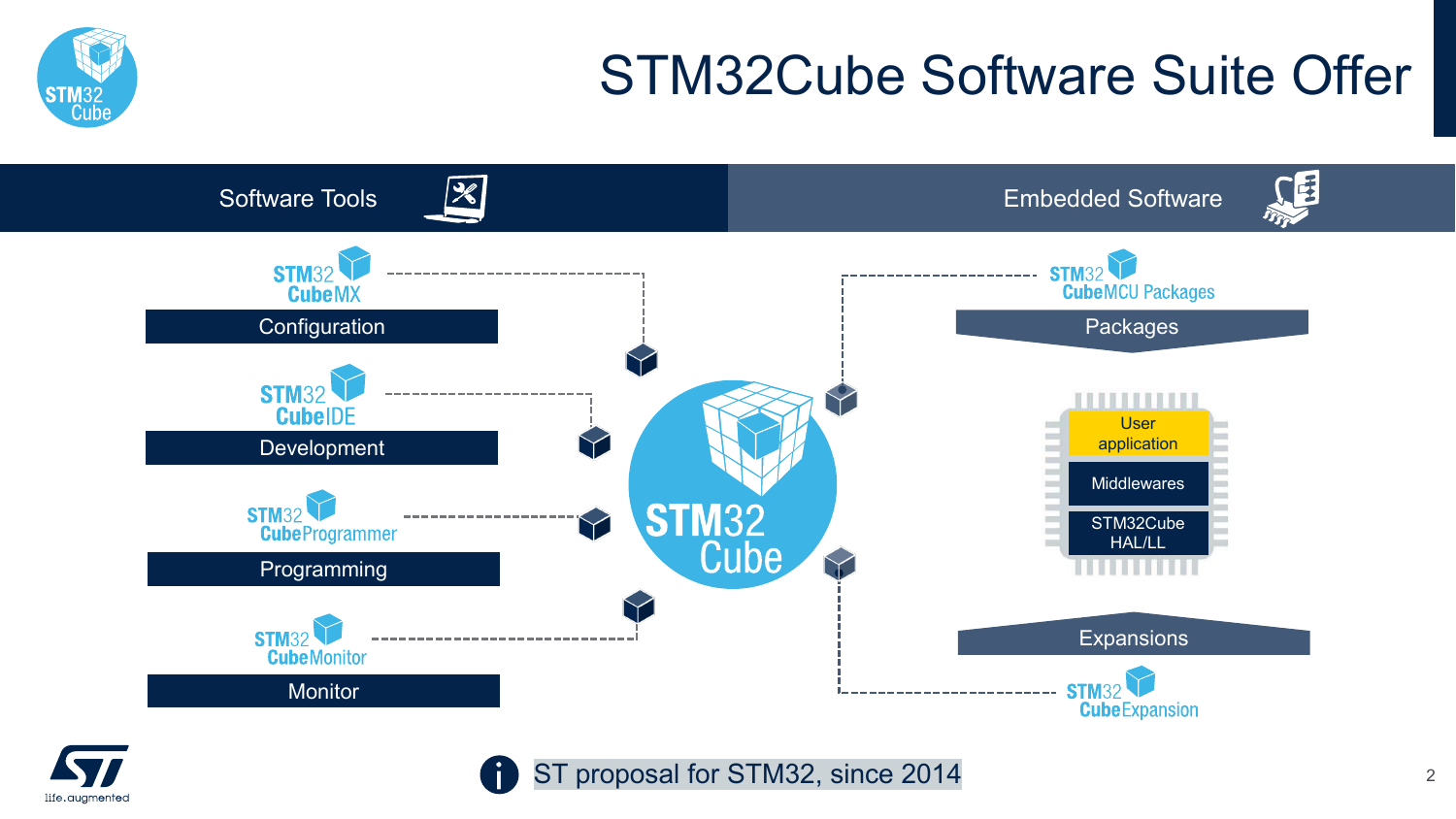

life, auamented

# Ongoing - STM32Cube Software Suite (1/2)



Production License for any STM32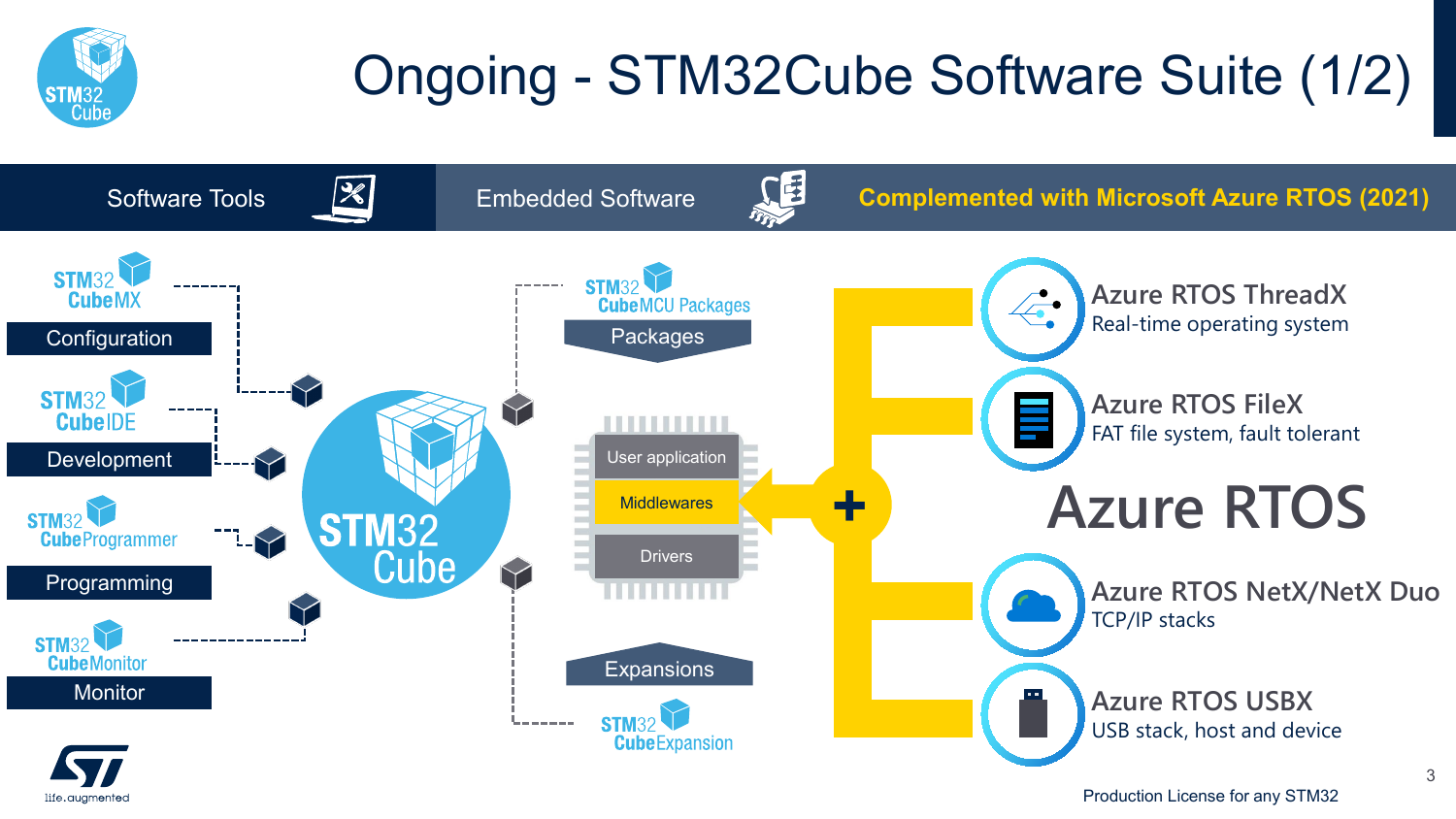

## On-going - STM32Cube Software Suite (2/2)

Embedded Software **Microsoft Azure RTOS bringing additional Key benefits to STM32Cube software Suite, from 2021**



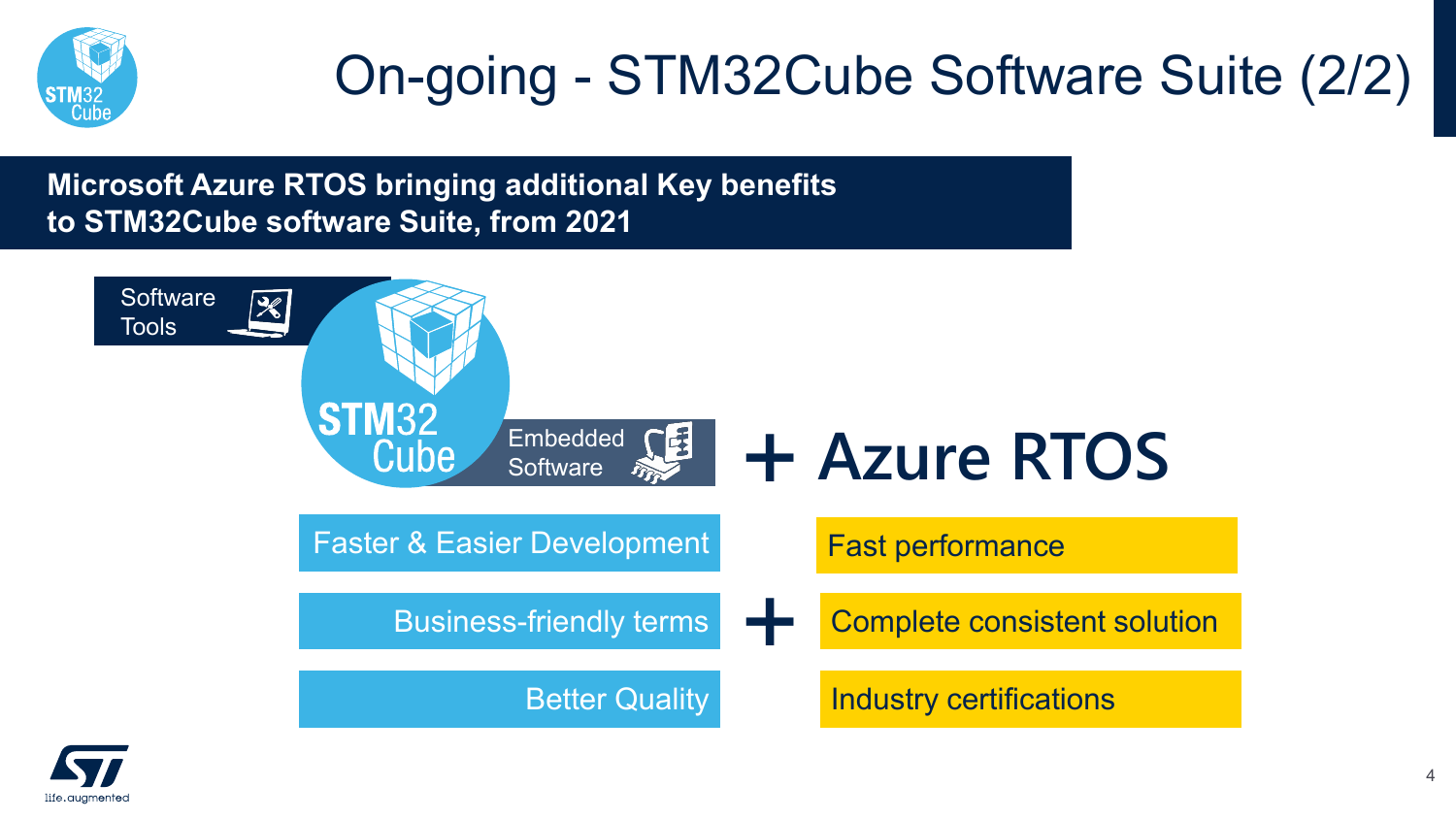

**Professional grade, highly reliable and market proven MW suite**

- **Industrial grade** networking stack: optimized for performance coming with **many IoT protocols**
- Advanced FS/FTL: **fully featured** to support **NAND/NOR Flash** memories
- USB **Host** and **Device** stacks coming with **many classes**
- **Safety pre-certifications (from MSFT)**: IEC 61508 SIL4, IEC 62304 Class C and ISO 26262 ASIL D
- **Security pre-certifications (from MSFT)**: EAL4+ for TLS/DTLS, FIPS 140-2 for SW crypto lib
- STM32 **granted production license:**  [https://github.com/azure-rtos/guix/blob/master/LICENSED-HARDWARE.txt](https://github.com/azure-rtos/guix/blob/master/LICENSED-HARDWARE.txt?ecmp=tt21056_gl_link_may2021)

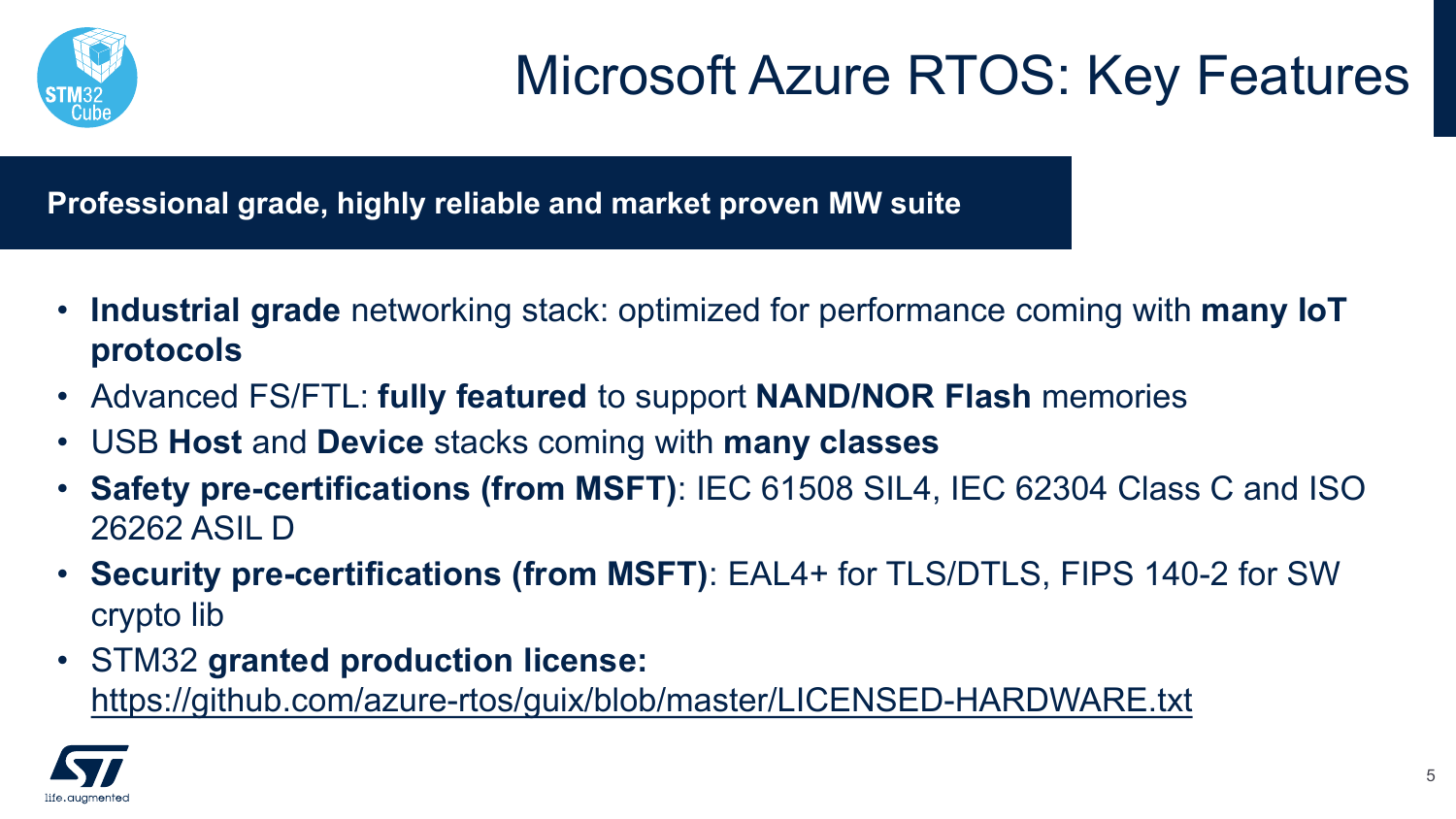

#### Azure RTOS Deployment within STM32 and STM32Cube portfolio

**Through STM32Cube Expansion and MCU Packages from 2021 and on for several existing STM32 series**





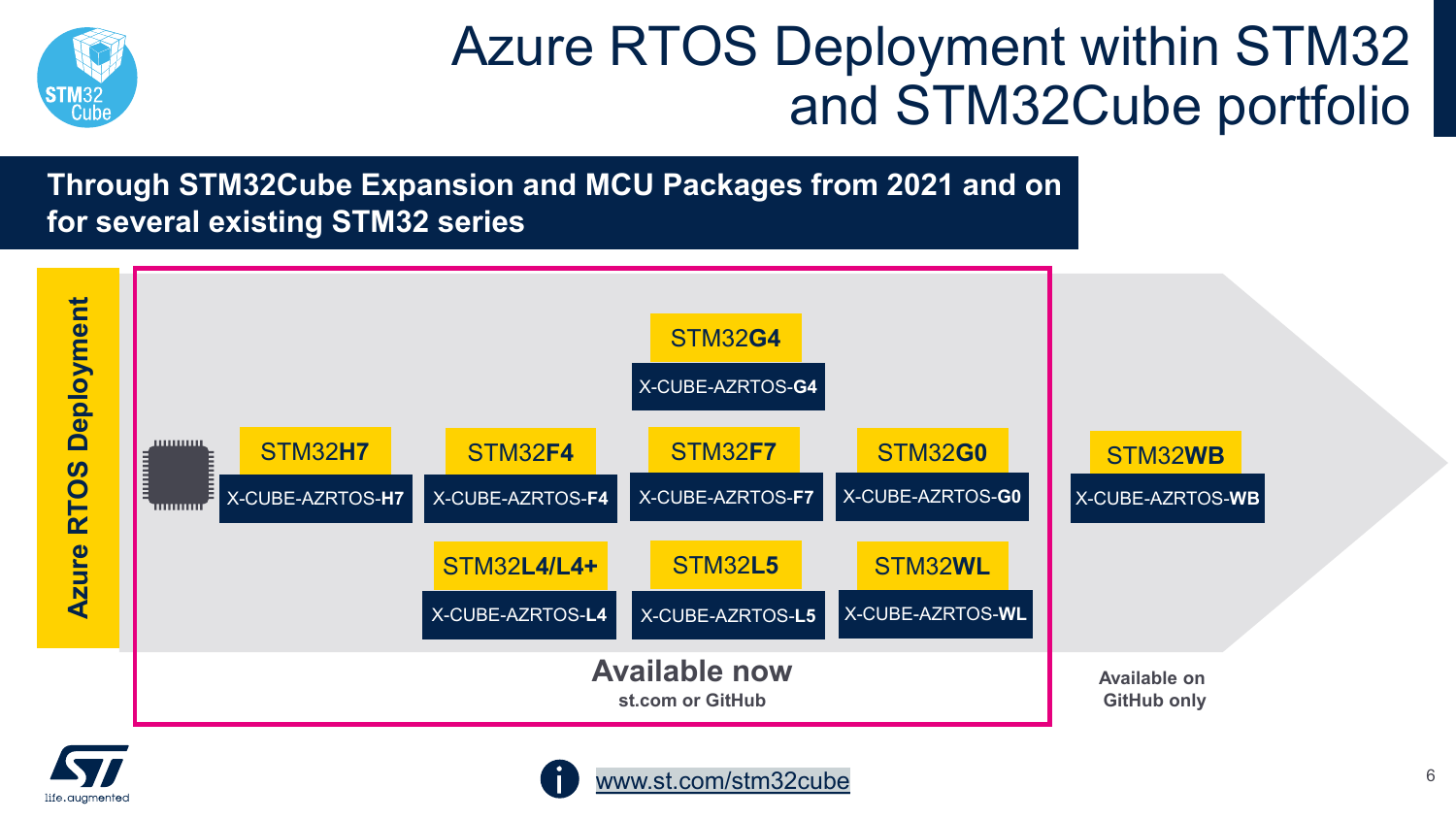

#### Azure RTOS deployment within STM32 and STM32Cube portfolio

**STM32Cube native support for new STM32 series from 2021 onward**





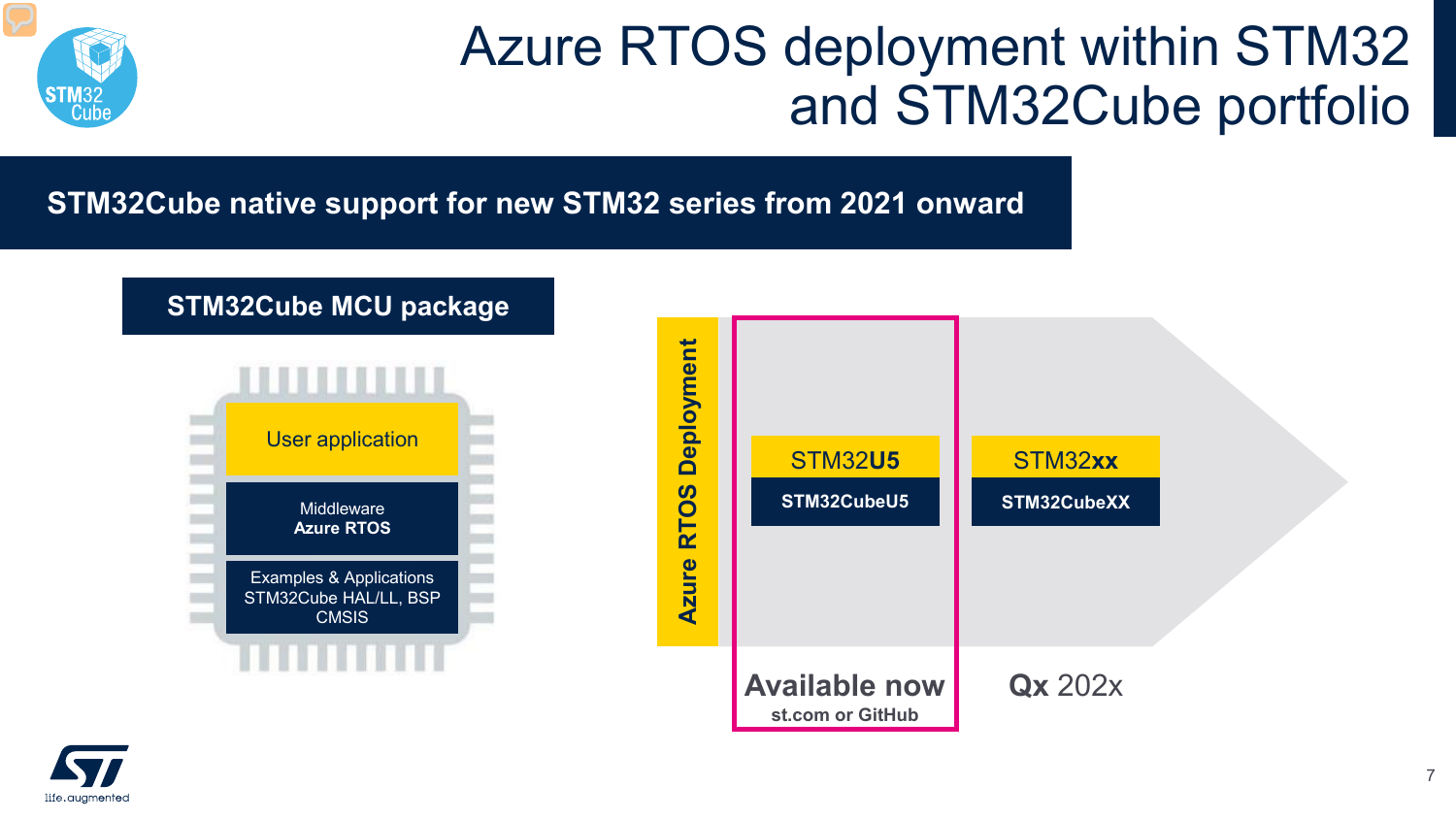

### Getting started with Azure RTOS examples

**Start from STM32CubeMX or from ready-to-use examples to easily get up to speed with Azure RTOS**



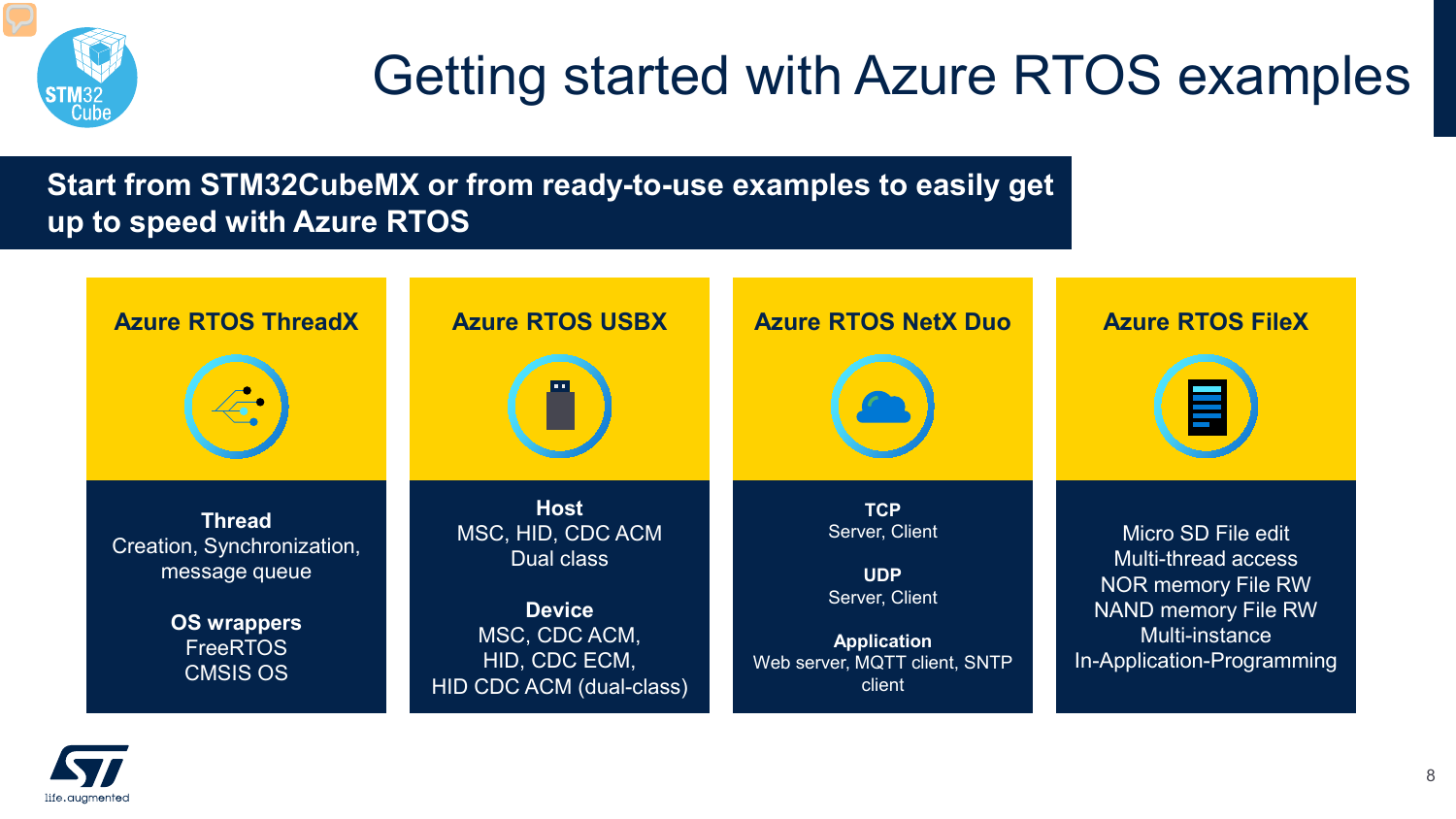#### Migrate to Azure RTOS



**Keep your application layer, simply integrate an industry-leading real time operating system**



\* Offer exclusive to the STM32

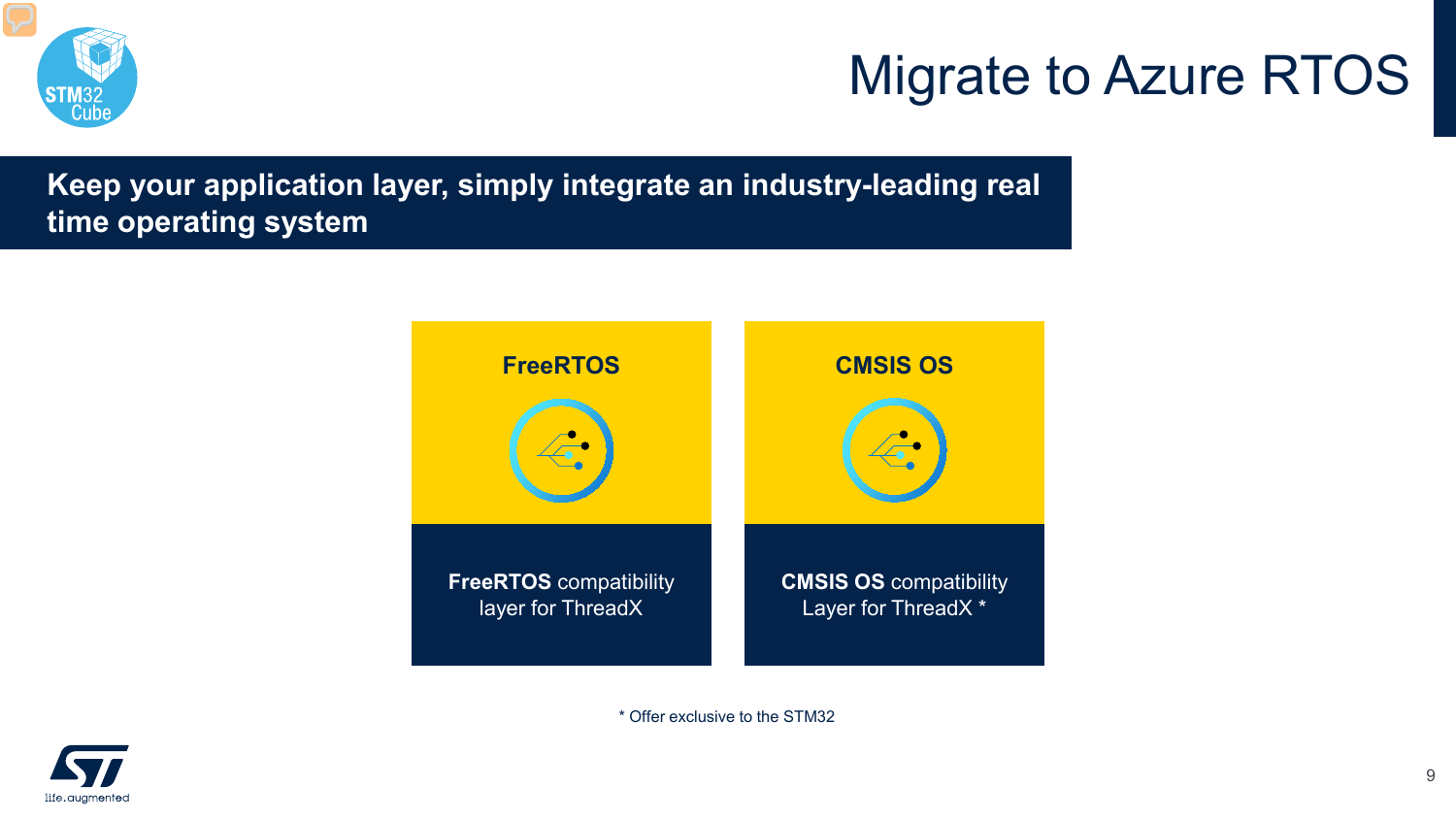

### Azure RTOS supported by STM32Cube Toolset

#### **Supporting Azure RTOS ThreadX-aware debugging**





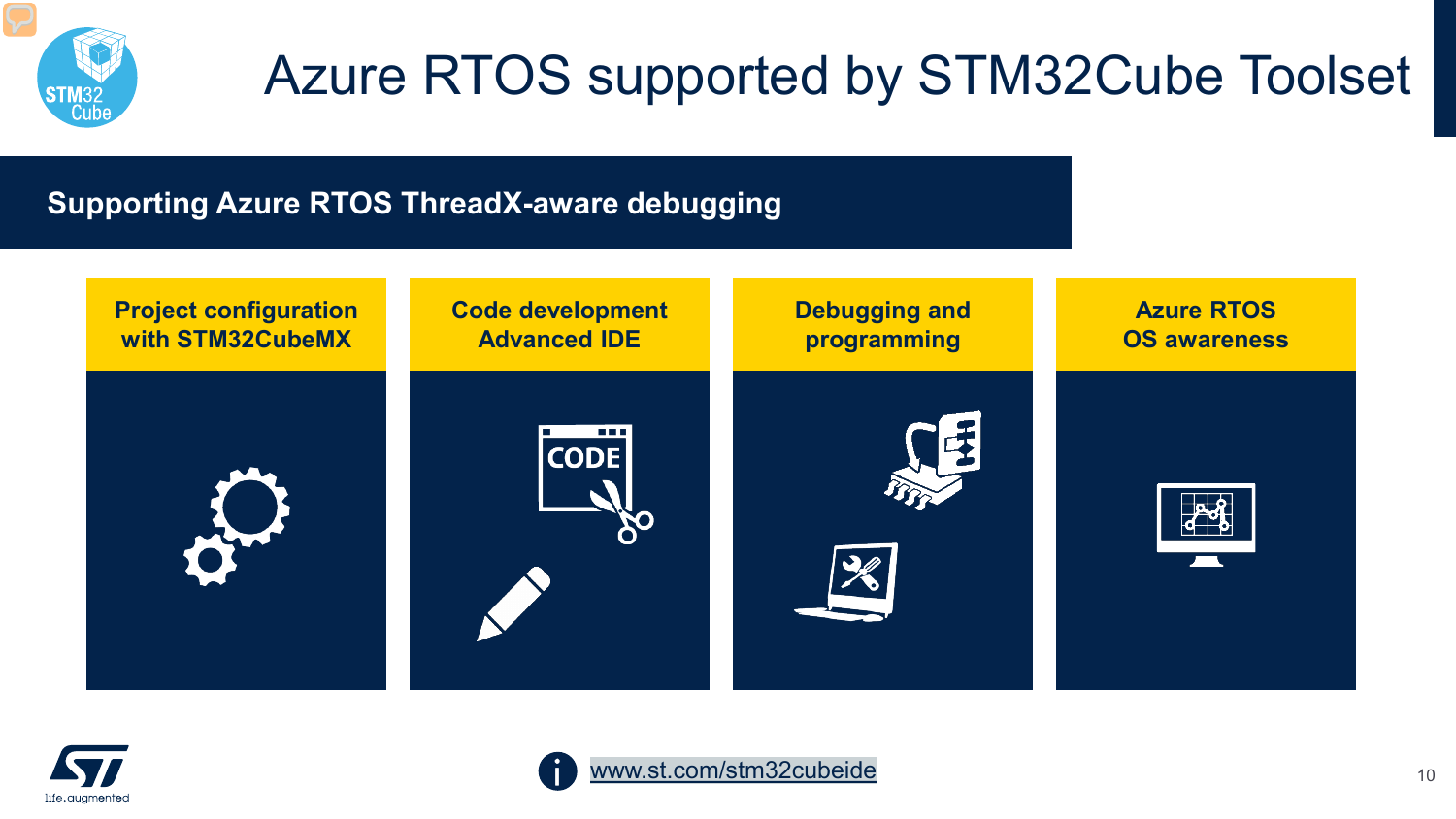

### Azure RTOS and STM32Cube: User Benefits

#### **Getting the most out of Azure RTOS and STM32 MCUs is now easier than ever with STM32Cube**

Source code available  $\blacksquare$   $\blacksquare$  Accessible Free of charge User-friendly license terms



Drastically reduced learning curve:

- Azure RTOS made compatible with ST **Toolset**
- Many applicative examples provided Developers can focus on their application and differentiators



Expanding the ecosystem of existing and upcoming STM32 series by leveraging the Azure RTOS middleware



11